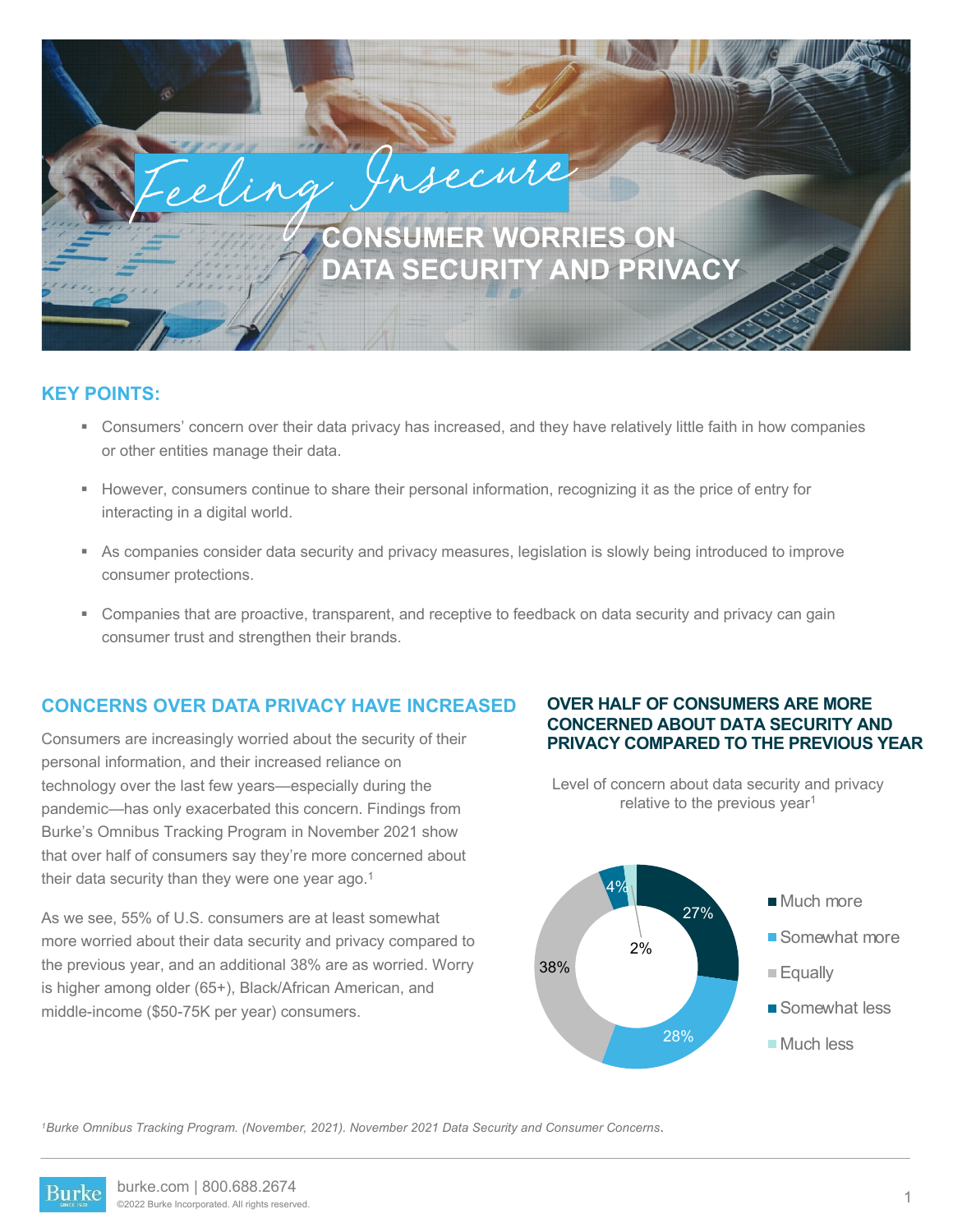Given the rise in data breaches in the past few years, even before the potential for increased cybersecurity threats from Russia due to the invasion of Ukraine, consumers are not wrong in worrying about the security of their personal information. According to the Identity Theft Resource Center, data breaches increased 68% between 2020 and 2021 to the highest total on record.<sup>2</sup> Recent high-profile cyberattacks, such as those on RobinHood, Colonial Pipeline, Microsoft, and T-Mobile, further rattled consumers' faith that corporations are able to keep their information secure. Indeed, Burke's Omnibus results show that one of the top fears consumers have about data security and privacy is that it's getting worse.<sup>3</sup>

#### **WHILE HACKERS REMAINS THE TOP FEAR, CONSUMERS ALSO FEEL DATA BREACHES NOW HAPPEN MORE OFTEN, RAISING ANXIETIES**

*Top reasons for being concerned about data security and privacy among those somewhat/much more concerned compared to last year3*



## **CONSUMERS ARE WARY OF HOW COMPANIES USE DATA, BUT THEY STILL SHARE IT**

Concerns about consumers' personal information does not come solely from data breaches and malicious hackers. Consumers are increasingly wary of how companies use their personal information and do not have confidence that their data will be used and secured appropriately. Burke Omnibus results show that trust is relatively low for most organizations and platforms on data use and security.

Among this list of organizations and platforms that frequently use personal data, only healthcare providers (both general practitioners and specialists) garnered trust from at least half of consumers; other firms, such as health insurance companies and banks, are trusted by only a third of consumers. In contrast to these more established institutions, health apps, wireless providers, online search and retailers, and social media apps are trusted by less than a quarter of consumers.4

### **MANY CONSUMERS SHARE DATA DESPITE LOW TRUST ON HOW DATA IS USED**



Level of Trust in How Data is Used (% Top 3 Box on 11pt scale)

Whether Personal/Health Data Has Been Shared (% indicating they have shared data)

*2Identity Theft Resource Center. (2022, January). 2021 Data Breach Annual Report.* 

*3Burke Omnibus Tracking Program. (November, 2021). November 2021 Data Security and Consumer Concerns. 4Ibid*

Burke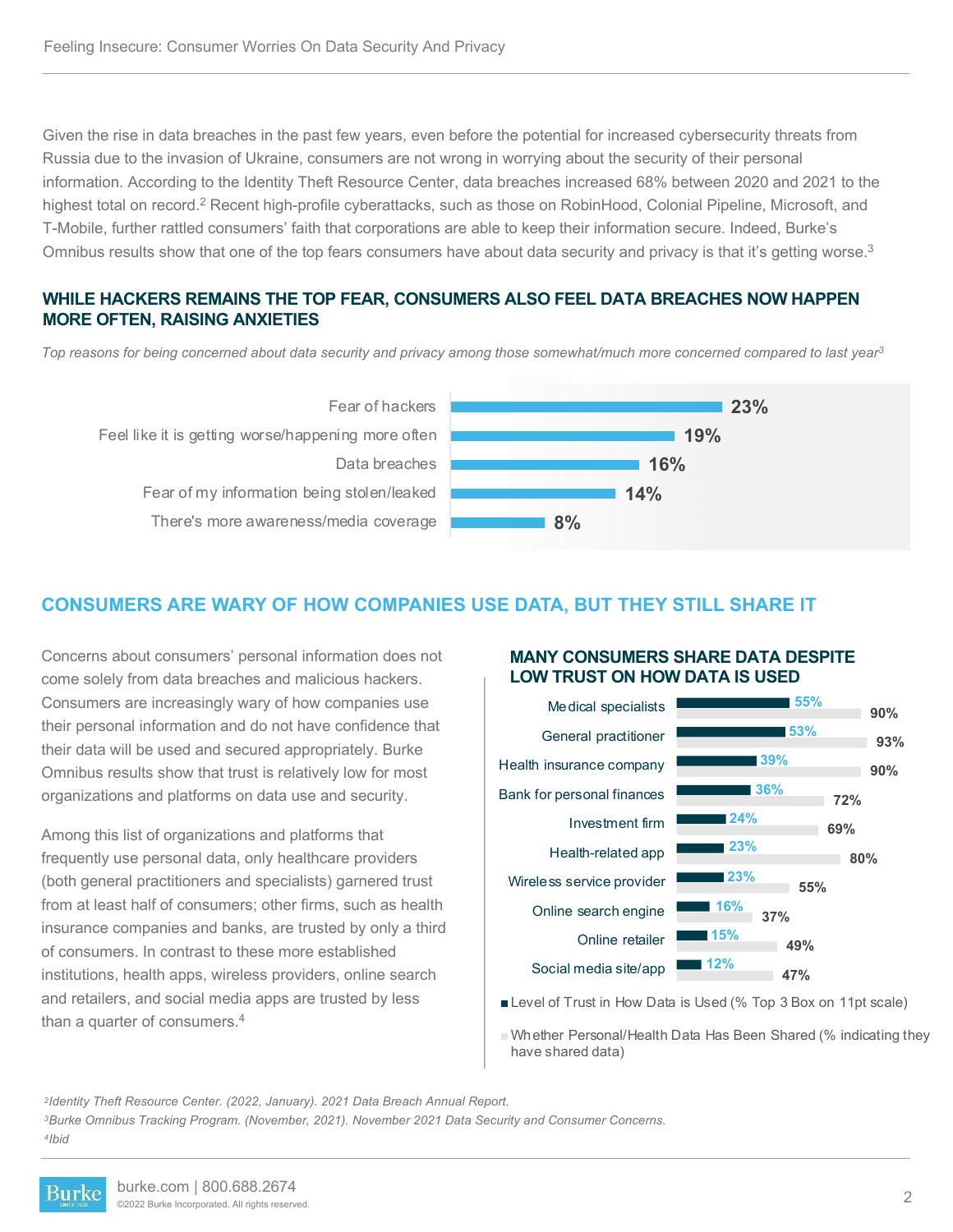Yet consumers also recognize that giving away their personal information is essentially required to fully engage with many modern conveniences. Thus, despite their apparent lack of trust, many consumers acknowledge giving their information to these same entities, creating cognitive dissonance that may cause anxiety for consumers.



## **HEALTH-RELATED APPS ARE POPULAR, BUT CONSUMERS ARE WARY OF THEIR SECURITY**

The convenience of digital access to health data appeals to consumers. Research from Pew Research<sup>5</sup> shows that Americans want convenient, but secure, access to health data via apps. Consistent with results from Pew, research from the Burke Omnibus study shows that American consumers are comfortable using apps for healthcare purposes. Over a third of US consumers say they are comfortable using healthcare apps; comfort is similar for apps that ask for general information as well as specific health conditions. Younger consumers (age 18-44) are more comfortable with using health apps than older  $consumes<sup>6</sup>$ 

However, consumers may be expecting their healthcare apps to have more security than they do. In the Pew research, when consumers were told that U.S. laws do not currently ensure data security on apps, the incidence of consumer security concern rose from 35% to 62%. While incomplete, some movement has been seen on the legislative front for data breaches in health apps: in September 2021, the Federal Trade Commission clarified the Health Breach Notification Rule to include health apps, stating that breach notification requirements within HIPAA apply to apps. The FTC stated that the collection of "personal health records" by devices makes app developers "health care providers" because they provide health care services or supplies.<sup>7</sup> However, the concern from consumers bolsters the need for companies to move beyond the FTC's recent federal breach notification requirements as they apply to health apps; making data in these apps secure is also necessary.

*5Pew Research. (2021, July 27). Most Americans Want to Share and Access More Digital Health Data. The Pew Charitable Trusts. Retrieved November 17, 2021, from* 

*https://www.pewtrusts.org/en/research-and-analysis/issue-briefs/2021/07/most-americans-want-to-share-and-access-more-digital-health-data 6Burke Omnibus Tracking Program. (November, 2021). November 2021 Data Security and Consumer Concerns.*

*7Federal Trade Commission. (September 15, 2021). Statement of the Commission on Breaches by Health Apps and Other Connected Devices. Retrieved November 17, 2021, from https://www.ftc.gov/public-statements/2021/09/statement-commission-breaches-health-apps-other-connected-devices.*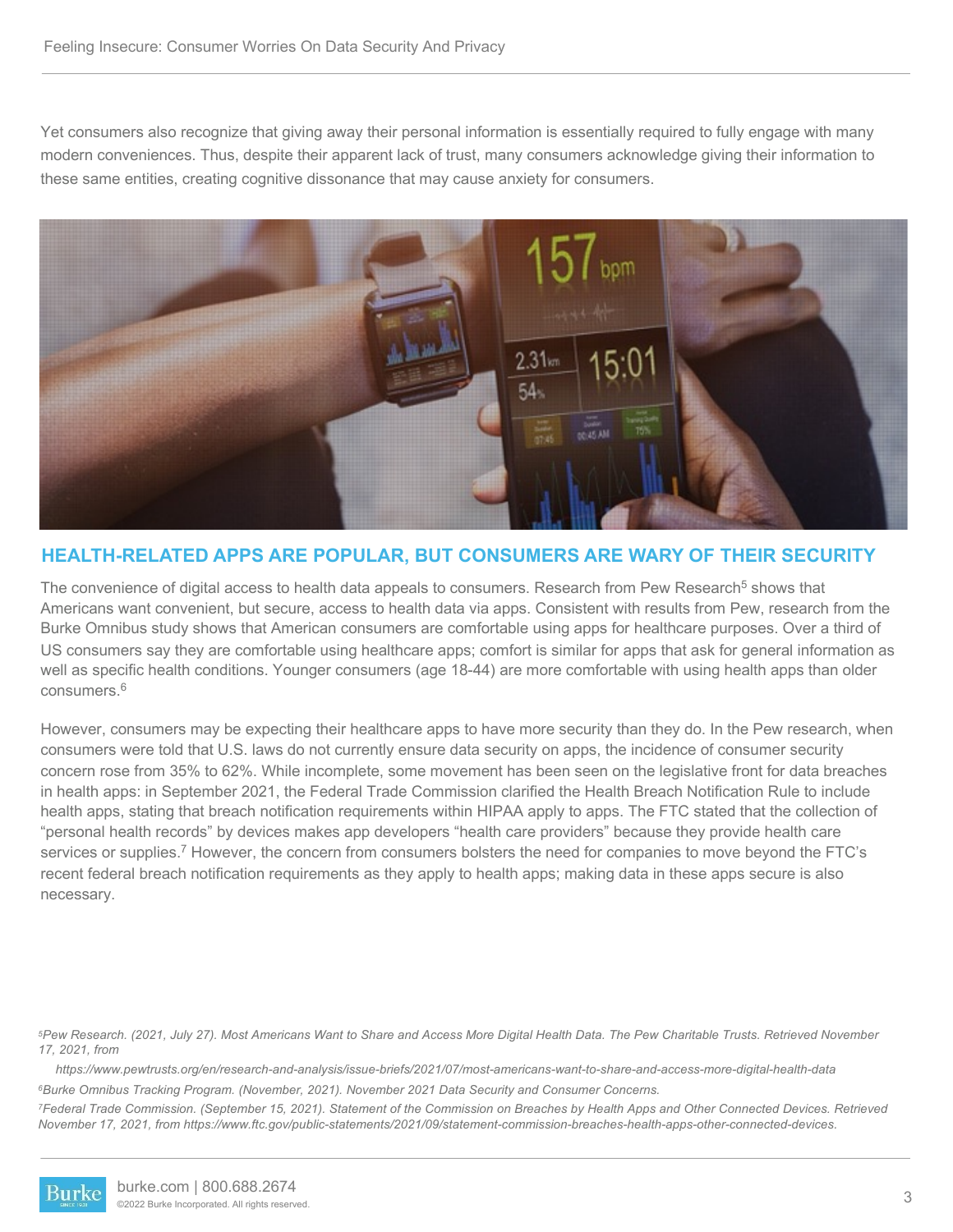# **SOME CONSUMERS HAVE CONVERTED THEIR CONCERNS INTO ACTION BY CONTROLLING THE DATA THEY'VE SHARED**

Part of the California Consumer Privacy Act (CCPA), effective in January 2020, gives California consumers certain rights regarding the personal data organizations have. For example, consumers can learn what data they have and how they are used, ask to port the data to another entity, use an online portal to select what personal data a company may use, and request that companies anonymize or even delete their personal data. Companies that do business in California are obligated to allow California consumers to request these steps to protect their data, and some companies have proactivity allowed all consumers regardless of their home state—to take these actions.

Burke's Omnibus Tracking Program<sup>8</sup> sheds light on whether consumers are taking these data control and security steps in US states where laws do not guarantee their rights to do so, i.e., in states other than California. Currently, between a third and a half of US consumers have taken one or more steps to control the data they share, depending on the nature of the platform or business. The type of actions consumers have taken also depends on who has the data: consumers tend to ask those providing health-related services (health insurance, general practitioners, specialists) to port data elsewhere, but for digital platforms (search engines, social media apps, health apps, etc.) they tend to use an online portal to restrict data. As these data control measures become more popular, companies should be ready to accommodate more consumer requests.

#### **HALF OF CONSUMERS HAVE ASKED COMPANIES TO PROTECT THEIR DATA**

**Most Common Privacy Step** 

*(% of users taking at least 1 data privacy step)*

|                             |     | <b>Taken</b>                |
|-----------------------------|-----|-----------------------------|
| Social Media Site/App       | 56% | <b>Use Online</b><br>Portal |
| Medical Specialist          | 51% | Ask to Port<br>Data         |
| <b>Health-Related App</b>   | 50% | Use Online<br>Portal        |
| <b>General Practitioner</b> | 50% | Ask to Port<br>Data         |
| <b>Online Search Engine</b> | 50% | <b>Use Online</b><br>Portal |
| Health Insurance Company    | 41% | Ask to Port<br>Data         |
| <b>Online Retailer</b>      | 40% | Use Online<br>Portal        |
| <b>Personal Bank</b>        | 39% | <b>Use Online</b><br>Portal |
| <b>Investment Firm</b>      | 39% | <b>Use Online</b><br>Portal |
| Wireless Service Provider   | 38% | <b>Use Online</b><br>Portal |

*Data privacy steps include: asking companies what data they store, asking how data are used, asking to port data to another entity, asking to anonymize data, using an online portal to restrict data, and asking to delete data*

# **COMPANIES HAVE ROOM TO IMPROVE ON DATA SECURITY, AND LEGISLATION MAY FORCE THEIR HAND**

Unfortunately for consumers, many companies are not on the forefront of data security and privacy. A recent KPMG survey of executives found that 62% of firms say their company should be doing more to strengthen data protection measures, while 70% say they have actually increased the amount of personal data they collect in the past year.9 Firms clearly want to do right by their consumers, but given the strong business value of consumer data and lack of legislative guardrails, executives may not feel empowered yet to create their own.

However, these legislative guardrails may be coming soon. The introduction of the General Data Protection Regulation (GDPR) in Europe in 2018 has had a substantial impact on privacy laws around the world. In the US, state governments have had some data privacy legislative success, with the CCPA becoming law at the start of 2020. Both Colorado and Virginia's data privacy laws will become effective in 2023, and several other states have bills under consideration.

<sup>8</sup>*Burke Omnibus Tracking Program. (November, 2021). November 2021 Data Security and Consumer Concerns. 9KPMG. (2021, August). Corporate Data Responsibility: Bridging the Consumer Trust Gap.* 

burke.com | 800.688.2674 Burke ©2022 Burke Incorporated. All rights reserved.